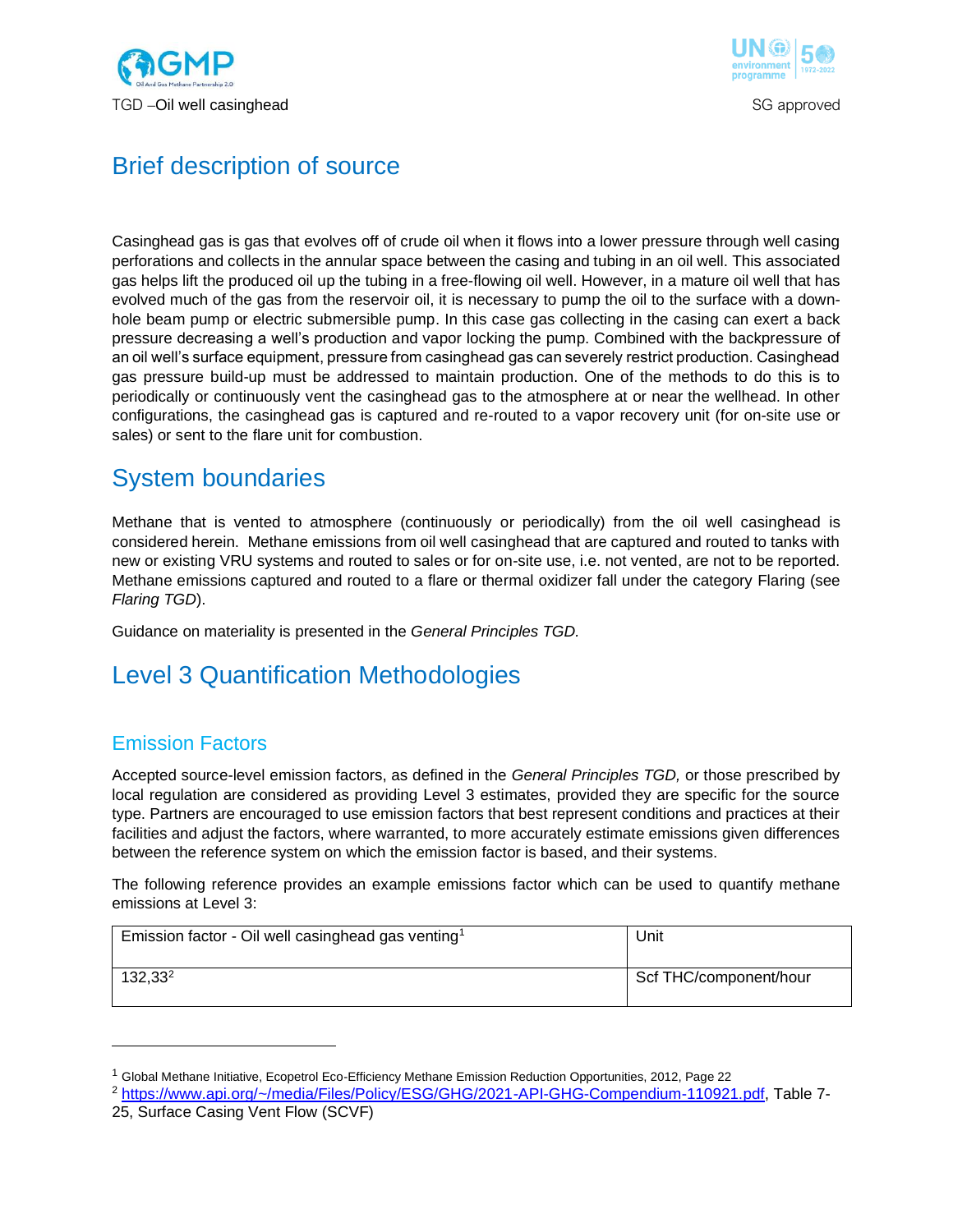# Level 4 Quantification Methodologies

### Direct measurement and Measurement-based Emission factor

Measurements (including continuous and periodic monitoring) or emission factors developed based on representative measured emissions are considered Level 4 emissions quantification. Measurements must be taken that represent the total flow and associated methane content of each gas stream that is vented to the atmosphere.

Level 4 emission factors should be based on measurements conducted on a representative sample. System configurations, environmental and operating conditions should be considered in determining 'like' systems that carry a common emission factor. Each system that is not 'like' will require determination of a separate emission factor for that system based on the appropriate measurement studies. For guidelines on the methodology to develop a statistically representative sample, please refer to the [Uncertainty and reconciliation guidance].

Determining the point where the casinghead gas is being vented is essential to take accurate measurements. Typically, an oil wellhead has a designated gas vent line for casinghead gas. Each wellhead setup is unique, however, and a wellhead could have multiple lines for venting casinghead gas. Partners can confirm the locations of all lines before measuring casinghead gas. Furthermore, viewing all gas lines with an infrared leak-imaging camera during venting of casinghead gas can help to identify potential fugitive leak emissions. Accepted equipment and techniques, as defined in the *General Principles TGD*, for determining gas flow are to be employed. Measurement techniques should not impose any significant back pressure on the vent as that will suppress venting. Following are examples of equipment that work well to quantify the gas flow from oil well casinghead gas venting, but the list is not exhaustive<sup>3</sup>:

- ePV Meter
- Hotwire anemometer
- Vane anemometer
- High volume sampler

The methodologies presented here give the flow rate for total gas, which is then converted to methane flow rate using the methane content of the gas. The methane flow rate is extrapolated over the entire year. The annual volume of methane emissions is calculated by multiplying the measured methane flow rate by the number of operating hours that the wells are vented.

#### Engineering calculations

Accepted engineering calculations, as defined in the *General Principles TGD,* that capture all relevant system vents, use measured activity data (i.e. flows and compositions) and consider all major physical and chemical processes relevant to the venting of methane from the oil well casinghead are considered Level 4 emissions quantification. Measured activity data can be continuous or based on a representative sample. For guidelines on the methodology to develop a statistically representative sample, please refer to the [Uncertainty and reconciliation guidance].

 $3$  More details on various detection and measurement equipment can be found at CCAC, Conduction Emissions Surveys, Including Emission Detection and Quantification Equipment – Appendix A of the OGMP Technical Guidance Document, 2017